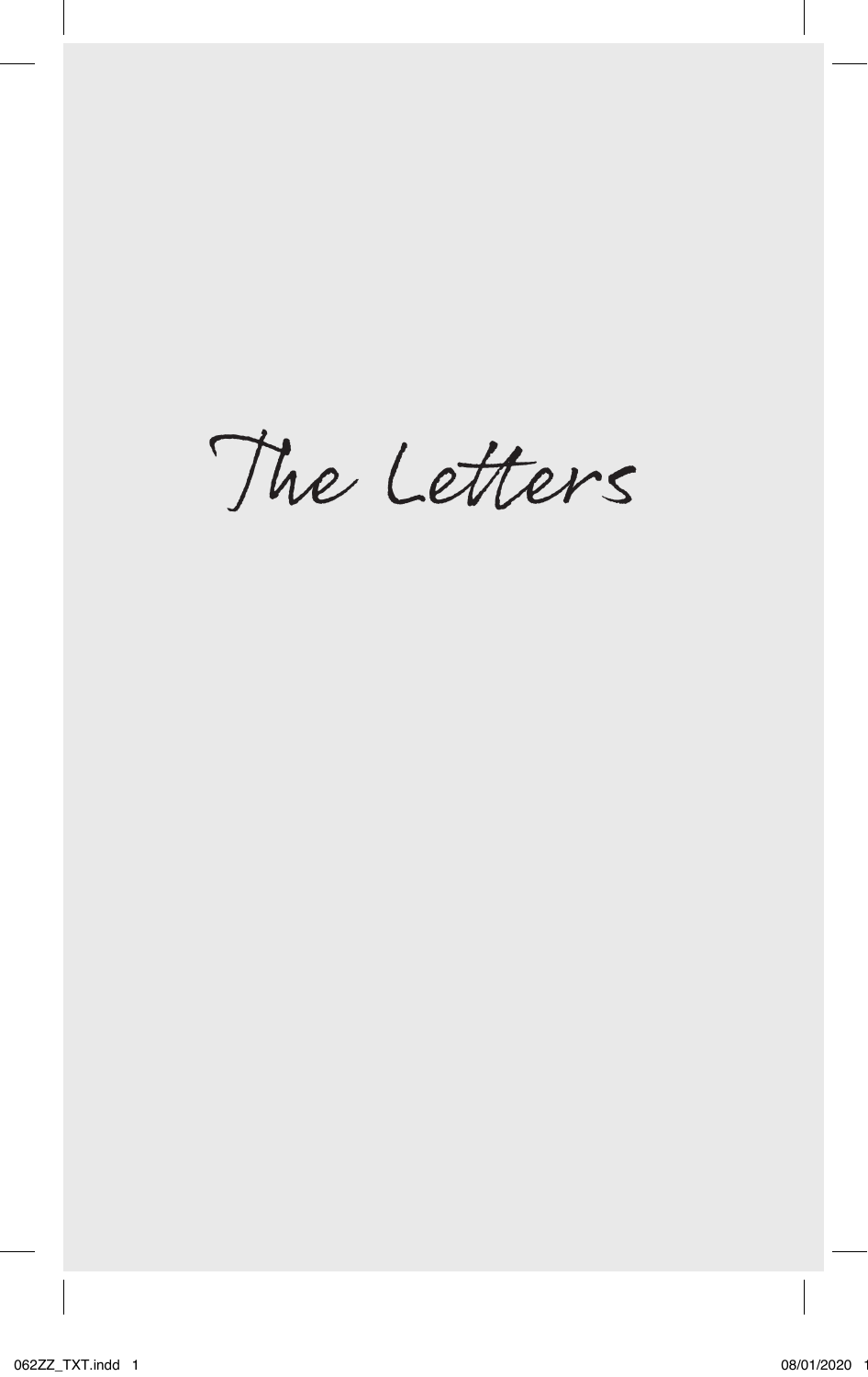# **LETTER 01**

**HE IS CALLED MICK JAGGER**

Keith Richards to Aunt Patty *April 1962*

*Since 1962 Keith Richards has been lead guitarist and songwriter in one of the most successful and influential bands of all time, a true living legend responsible for some of the most recognisable riffs in the history of rock 'n' roll. Such is the level of his fame, it is almost impossible to imagine Keith Richards prior to stardom, before he began strolling onto vast stages to thrill adoring crowds with songs that will no doubt endure for centuries to come. But thanks to a letter he once wrote to his beloved aunt, Patty, we are given such a glimpse. It was April 1962, and Keith was eighteen years old. His words brim with excitement as he describes, among other things, an encounter while awaiting the train to the London School of Economics four months earlier that would ultimately change his life. Three months after he wrote to Aunt Patty, 'The Rollin' Stones' played their first gig at the Marquee Club in London. The rest is history.*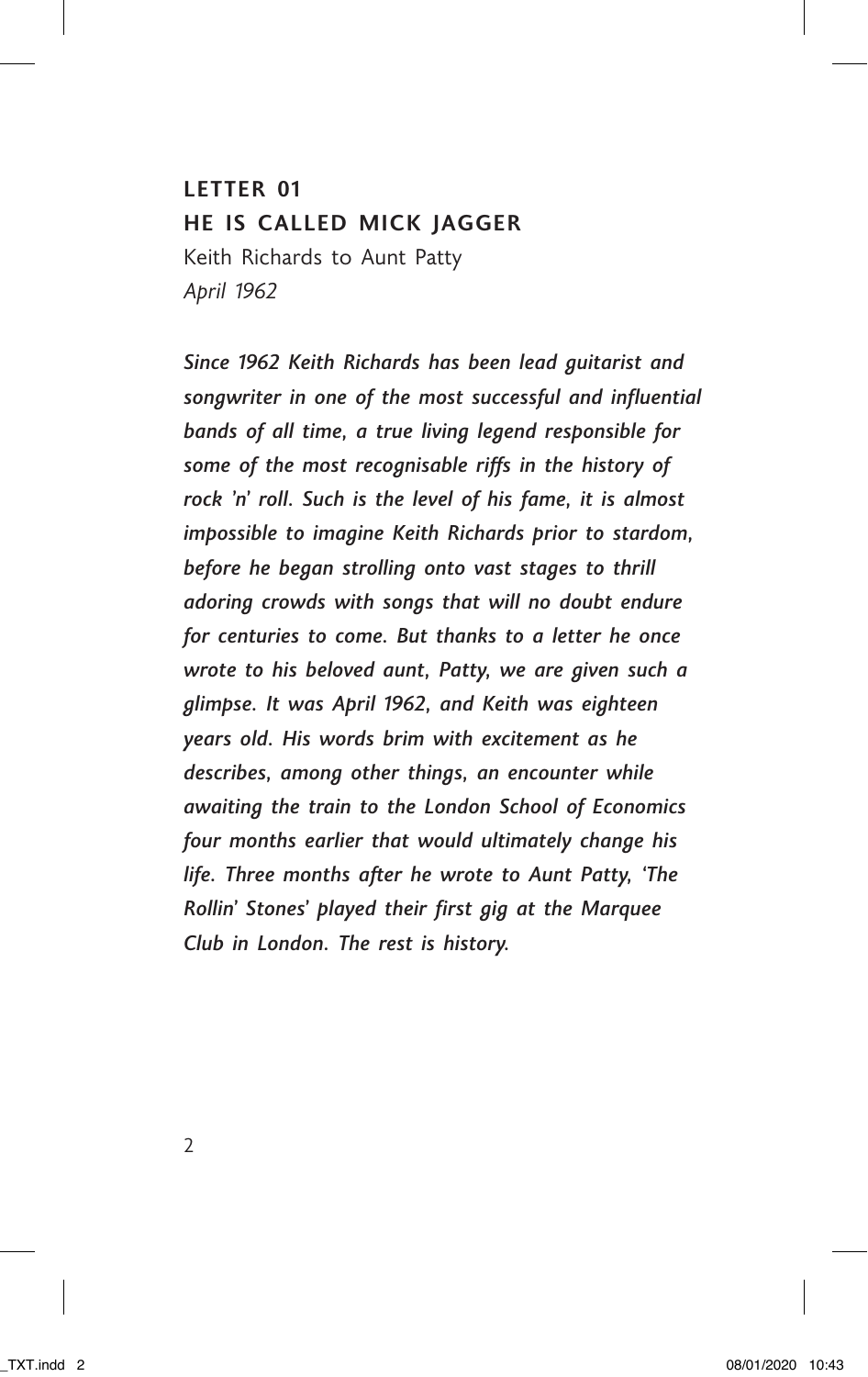## **THE LETTER**

6 Spielman Rd Dartford Kent

Dear Pat,

So sorry not to have written before (I plead insane) in bluebottle voice. Exit right amid deafening applause.

I do hope you're very well.

We have survived yet another glorious English Winter. I wonder which day Summer falls on this year?

Oh but my dear I have been soooo busy since Christmas beside working at school. You know I was keen on Chuck Berry and I thought I was the only fan for miles but one mornin' on Dartford Stn. (that's so I don't have to write a long word like station) I was holding one of Chuck's records when a guy I knew at primary school 7–11 yrs y'know came up to me. He's got every record Chuck Berry ever made and all his mates have too, they are all rhythm and blues fans, real R&B I mean (not this Dinah Shore, Brook Benton crap) Jimmy Reed, Muddy Waters, Chuck, Howlin' Wolf, John Lee Hooker all the Chicago bluesmen real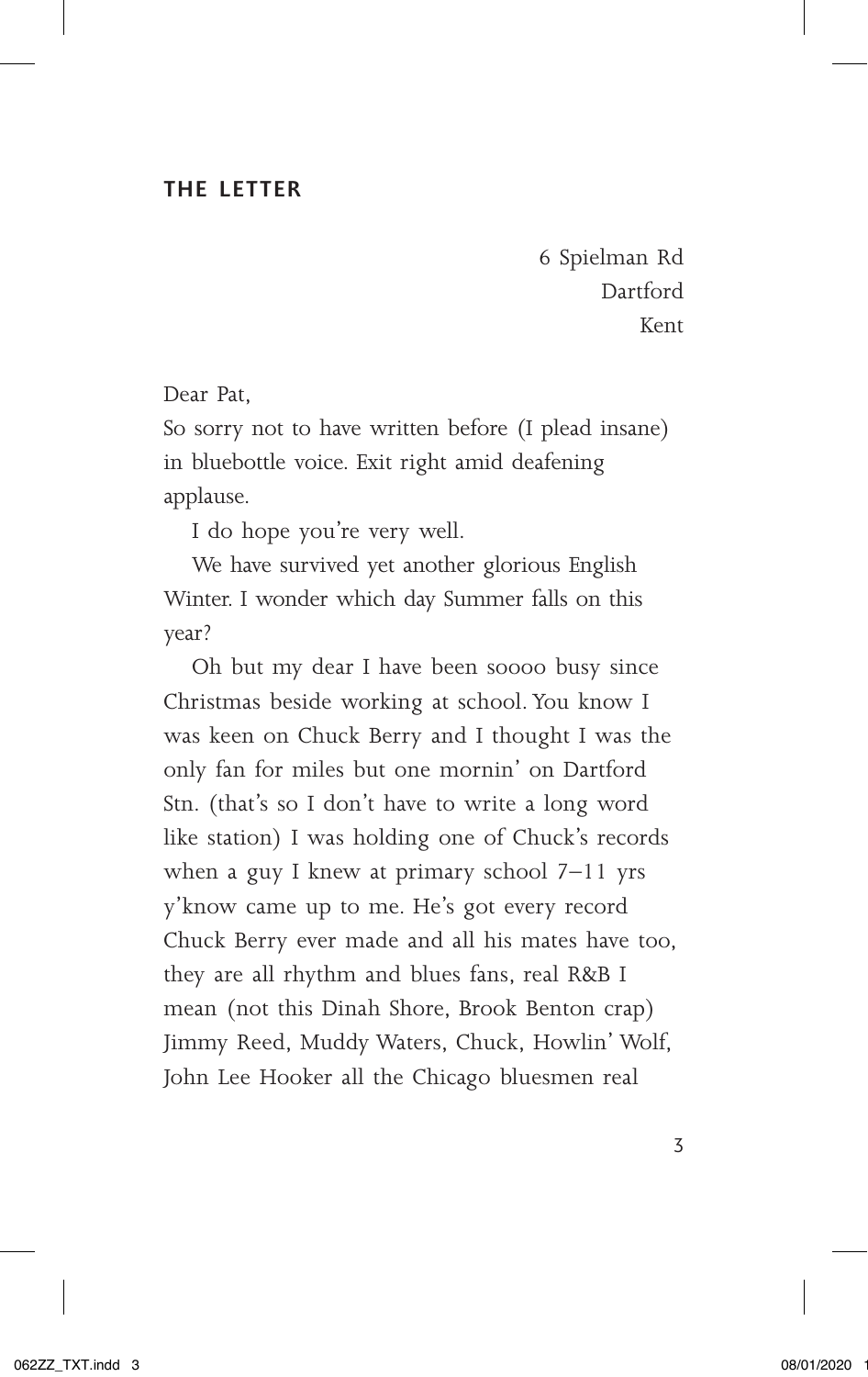lowdown stuff, marvelous. Bo Diddley he's another great.

Anyways the guy on the station, he is called Mick Jagger and all the chicks and the boys meet every Saturday morning in the 'Carousel' some juke-joint well one morning in Jan I was walking past and decided to look him up. Everybody's all over me I get invited to about 10 parties. Beside that Mick is the greatest R&B singer this side of the Atlantic and I don't mean maybe. I play guitar (electric) Chuck style we got us a bass player and drummer and rhythm-guitar and we practice 2 or 3 nights a week. SWINGIN'.

Of course they're all rolling in money and in massive detached houses, crazy, one's even got a butler. I went round there with Mick (in the car of course Mick's not mine of course) OH BOY ENGLISH IS IMPOSSIBLE.

"Can I get you anything, sir?"

"Vodka and lime, please"

"Certainly, sir"

I really felt like a lord, nearly asked for my coronet when I left.

Everything here is just fine.

I just can't lay off Chuck Berry though, I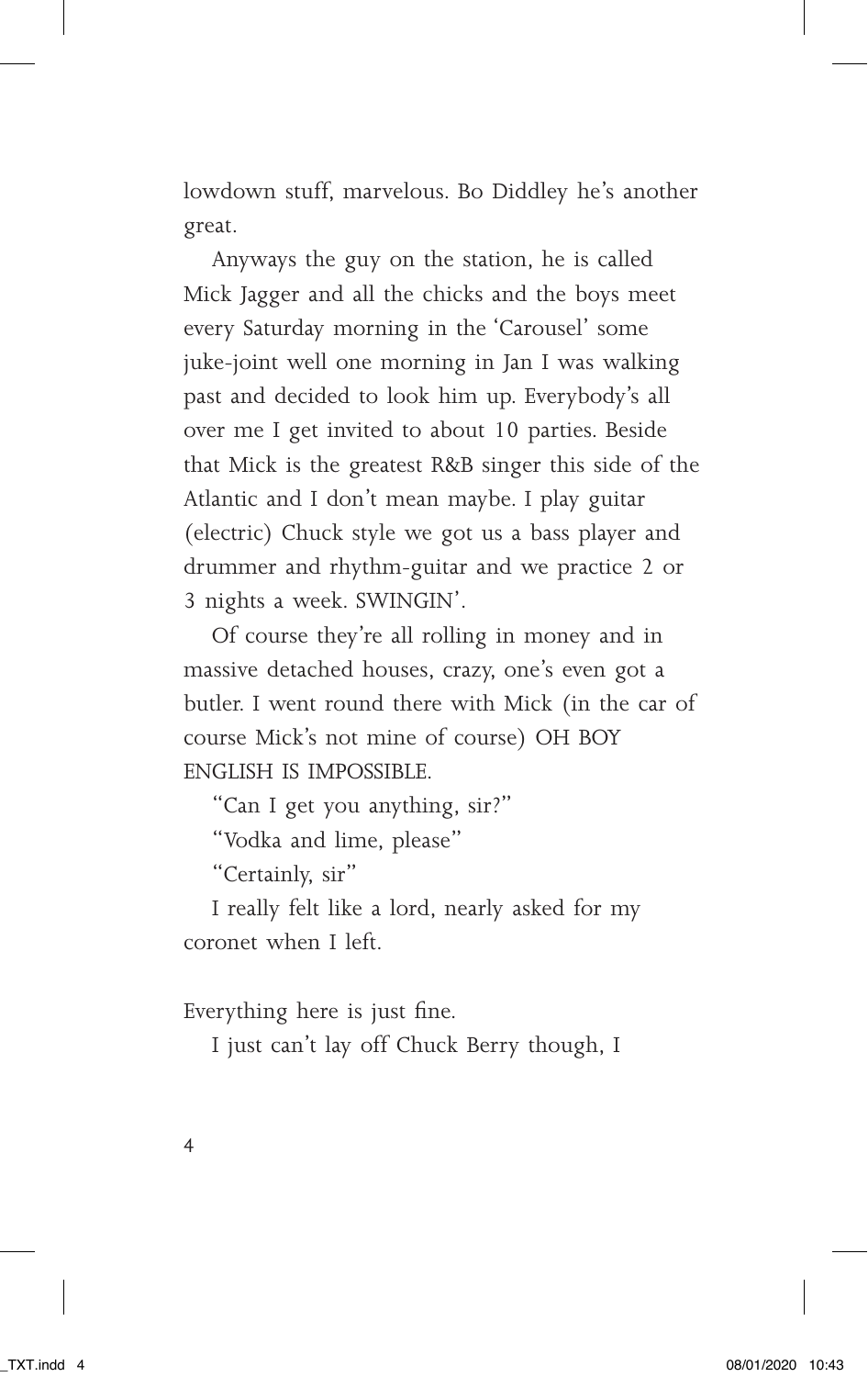recently got an LP of his straight from Chess Records Chicago cost me less than an English record.

Of course we've still got the old Lags here y'know Cliff Richard, Adam Faith and 2 new shockers Shane Fenton and John Leyton SUCH CRAP YOU HAVE NEVER HEARD. Except for that greaseball Sinatra ha ha ha ha ha ha ha.

Still I don't get bored anymore. This Saturday I am going to an all night party.

> "I looked at my watch It was four-o-five Man I didn't know If I was dead or alive" Quote Chuck Berry Reeling and a Rocking

12 galls of Beer Barrel of Cyder, 3 bottle Whiskey Wine. Her ma and pa gone away for the weekend I'll twist myself till I drop (I'm glad to say).

The Saturday after Mick and I are taking 2 girls over to our favourite Rhythm & Blues club over in Ealing, Middlesex.

They got a guy on electric harmonica Cyril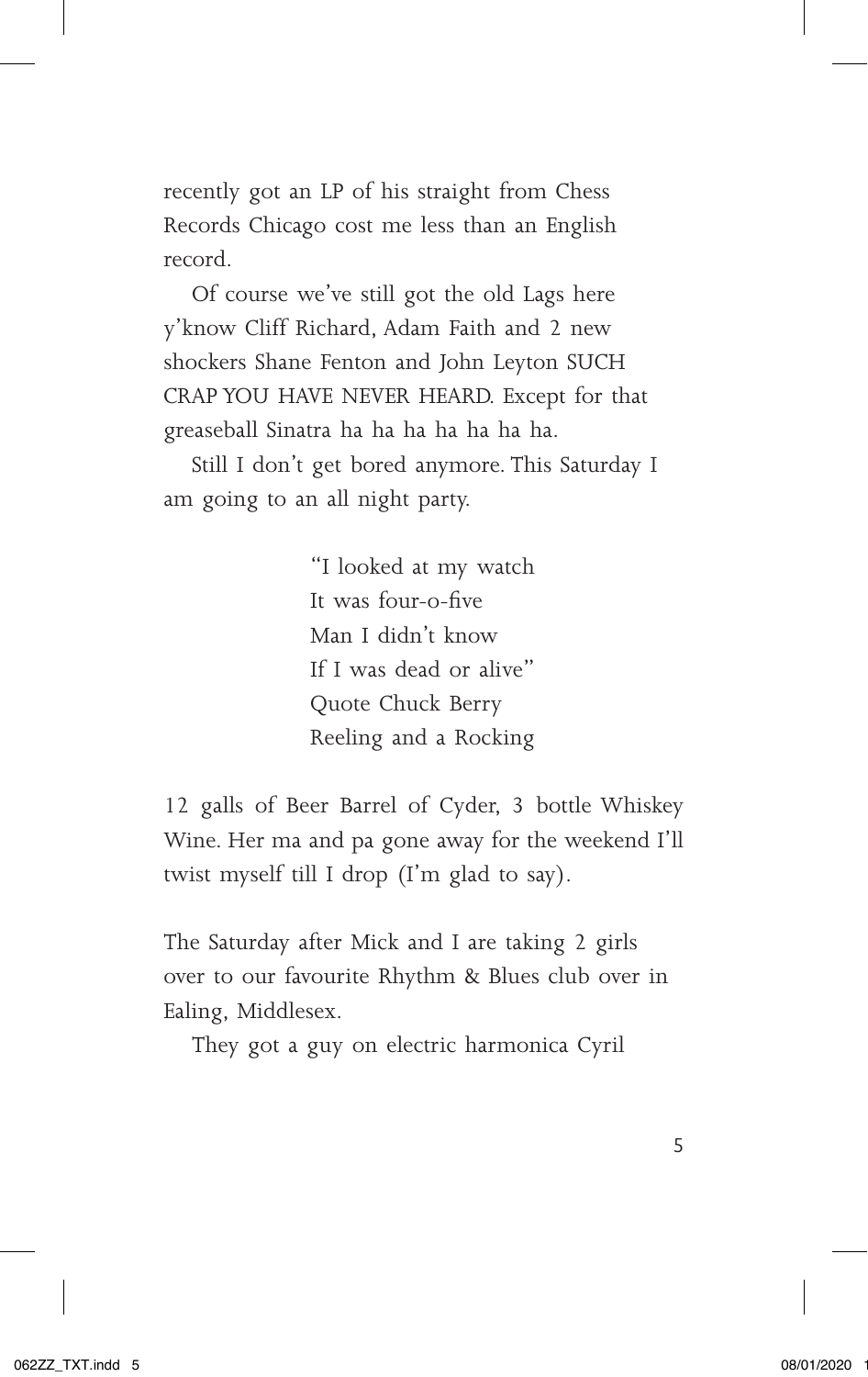Davies fabulous always half drunk unshaven plays like a mad man, marvelous.

Well then I can't think of anything else to bore you with, so I'll sign off goodnight viewers

BIG GRIN  $L<sub>u</sub>$ ff Keith xxxxx Who else would write such bloody crap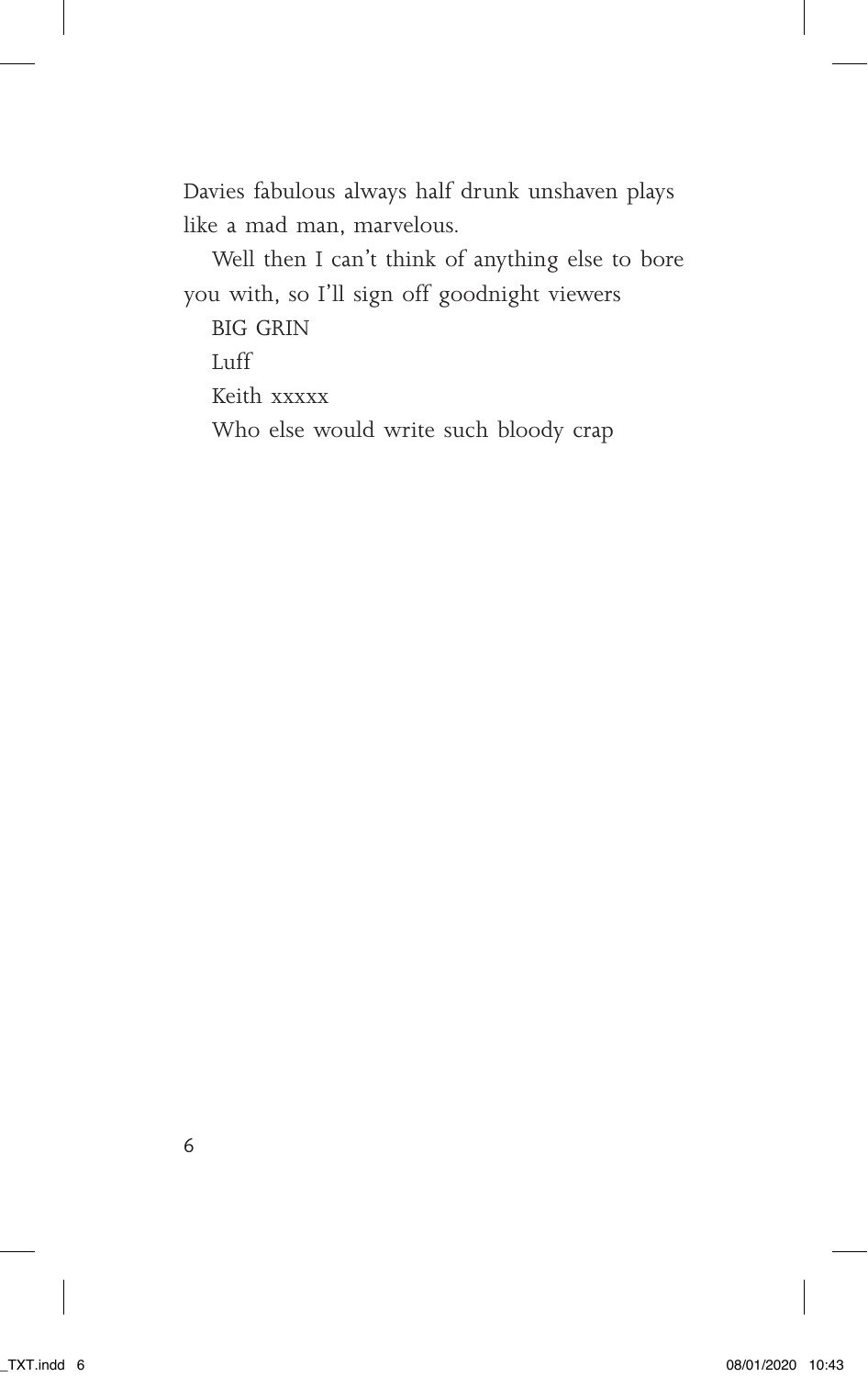# 'MICK IS THE GREATEST R&B SINGER THIS SIDE OF THE ATLANTIC AND I DON'T MEAN MAYBE.' *– Keith Richards*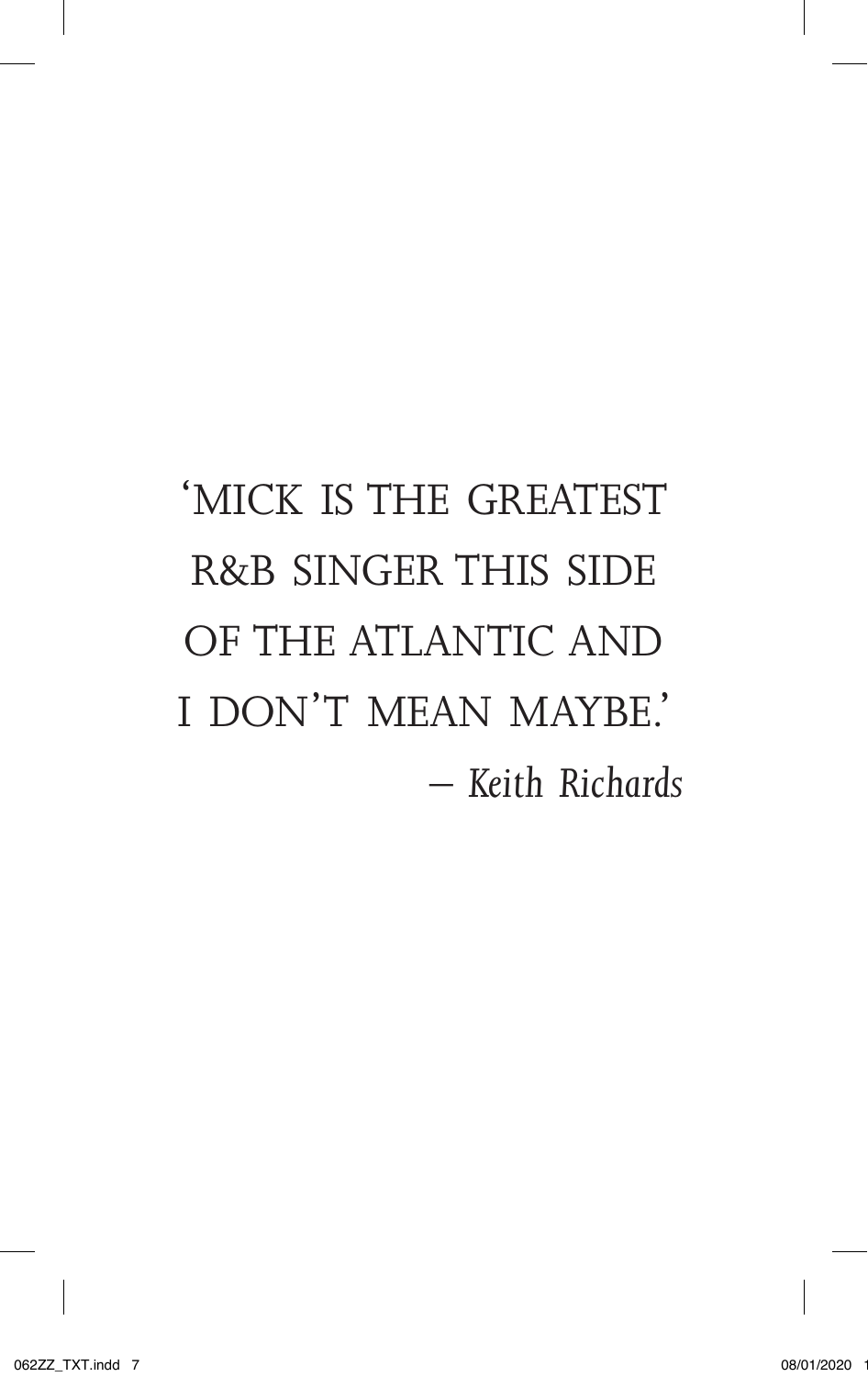#### **LETTER 02**

## **MY HEART ALMOST STOOD STILL**

Helen Keller to the New York Symphony Orchestra *2 February 1924*

*Born in Alabama in 1880, Helen Keller was yet to reach two years of age when she lost her eyesight and hearing due to an illness. Despite such a challenging start to life, she went on to do incredible things. By the age of twenty-three, having already achieved so much, her autobiography, The Story of My Life, had been published, and over the years she travelled the world as a highly sought-after public speaker, giving eloquent lectures on all manner of topics, including her inspiring life story. As an activist, she campaigned tirelessly on behalf of the marginalised; all told, she authored a dozen books and many articles. On 2 February 1924, the morning after Beethoven's Ninth Symphony was performed at New York's Carnegie Hall, Keller wrote a letter of appreciation to the New York Symphony Orchestra and announced a personal breakthrough: a new-found ability to 'hear' music through touch alone, with her fingertips acting as a bridge between melodic vibrations and her mind's ear.*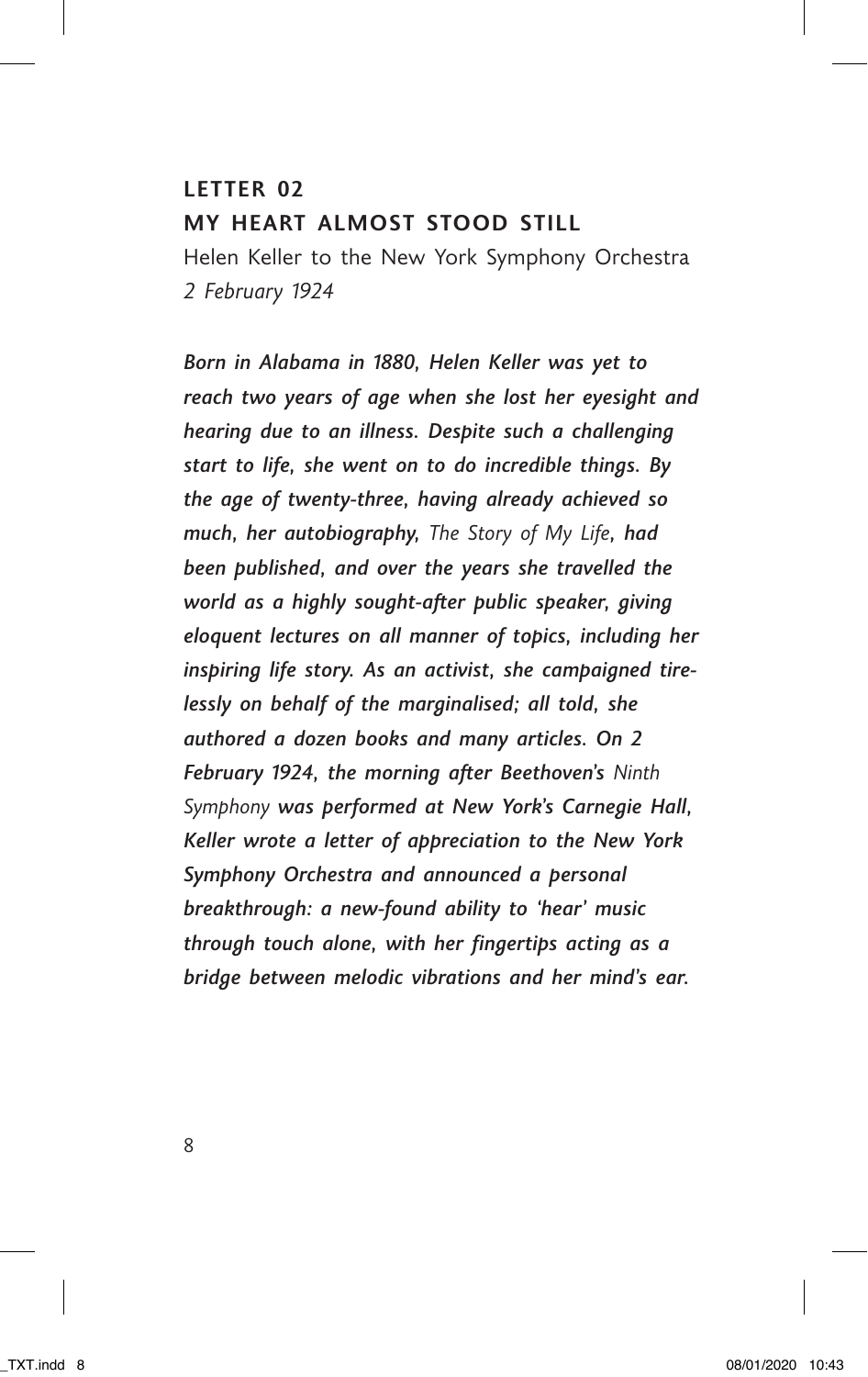## **THE LETTER**

93 Seminole Avenue, Forest Hills, L. I., February 2, 1924.

The New York Symphony Orchestra, New York City.

Dear Friends:

I have the joy of being able to tell you that, though deaf and blind, I spent a glorious hour last night listening over the radio to Beethoven's "Ninth Symphony." I do not mean to say that I "heard" the music in the sense that other people heard it; and I do not know whether I can make you understand how it was possible for me to derive pleasure from the symphony. It was a great surprise to myself. I had been reading in my magazine for the blind of the happiness that the radio was bringing to the sightless everywhere. I was delighted to know that the blind had gained a new source of enjoyment; but I did not dream that I could have any part in their joy. Last night, when the family was listening to your wonderful rendering of the immortal symphony someone suggested that I put my hand on the receiver and see if I could get any of the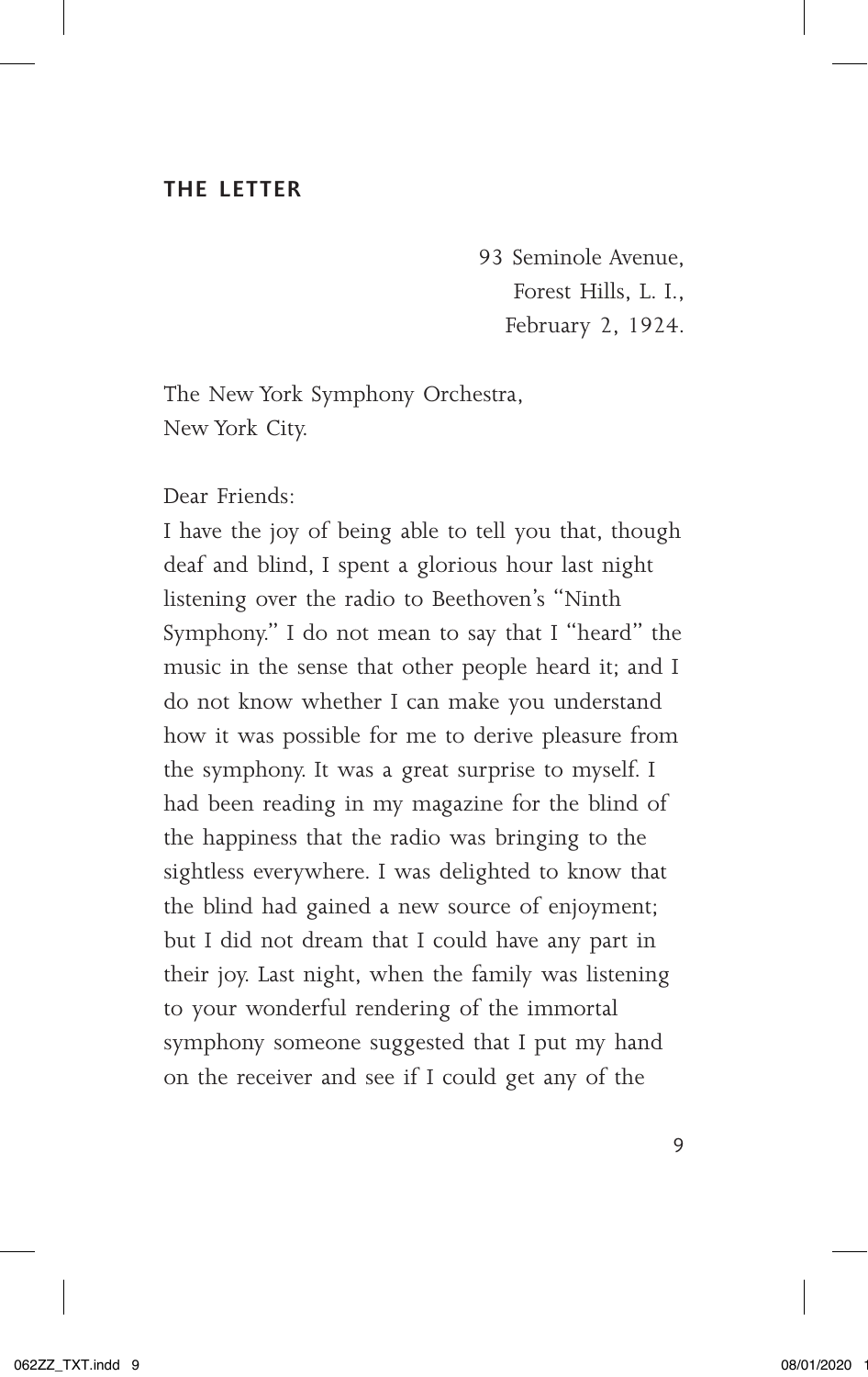vibrations. He unscrewed the cap, and I lightly touched the sensitive diaphragm. What was my amazement to discover that I could feel, not only the vibrations, but also the impassioned rhythm, the throb and the urge of the music! The intertwined and intermingling vibrations from different instruments enchanted me. I could actually distinguish the cornets, the roll of the drums, deep-toned violas and violins singing in exquisite unison. How the lovely speech of the violins flowed and plowed over the deepest tones of the other instruments! When the human voice leaped up trilling from the surge of harmony, I recognized them instantly as voices. I felt the chorus grow more exultant, more ecstatic, upcurving swift and flame-like, until my heart almost stood still. The women's voices seemed an embodiment of all the angelic voices rushing in a harmonious flood of beautiful and inspiring sound. The great chorus throbbed against my fingers with poignant pause and flow. Then all the instruments and voices together burst forth—an ocean of heavenly vibration—and died away like winds when the atom is spent, ending in a delicate shower of sweet notes.

Of course, this was not "hearing" but I do know that the tones and harmonies conveyed to me moods of great beauty and majesty. I also sensed,